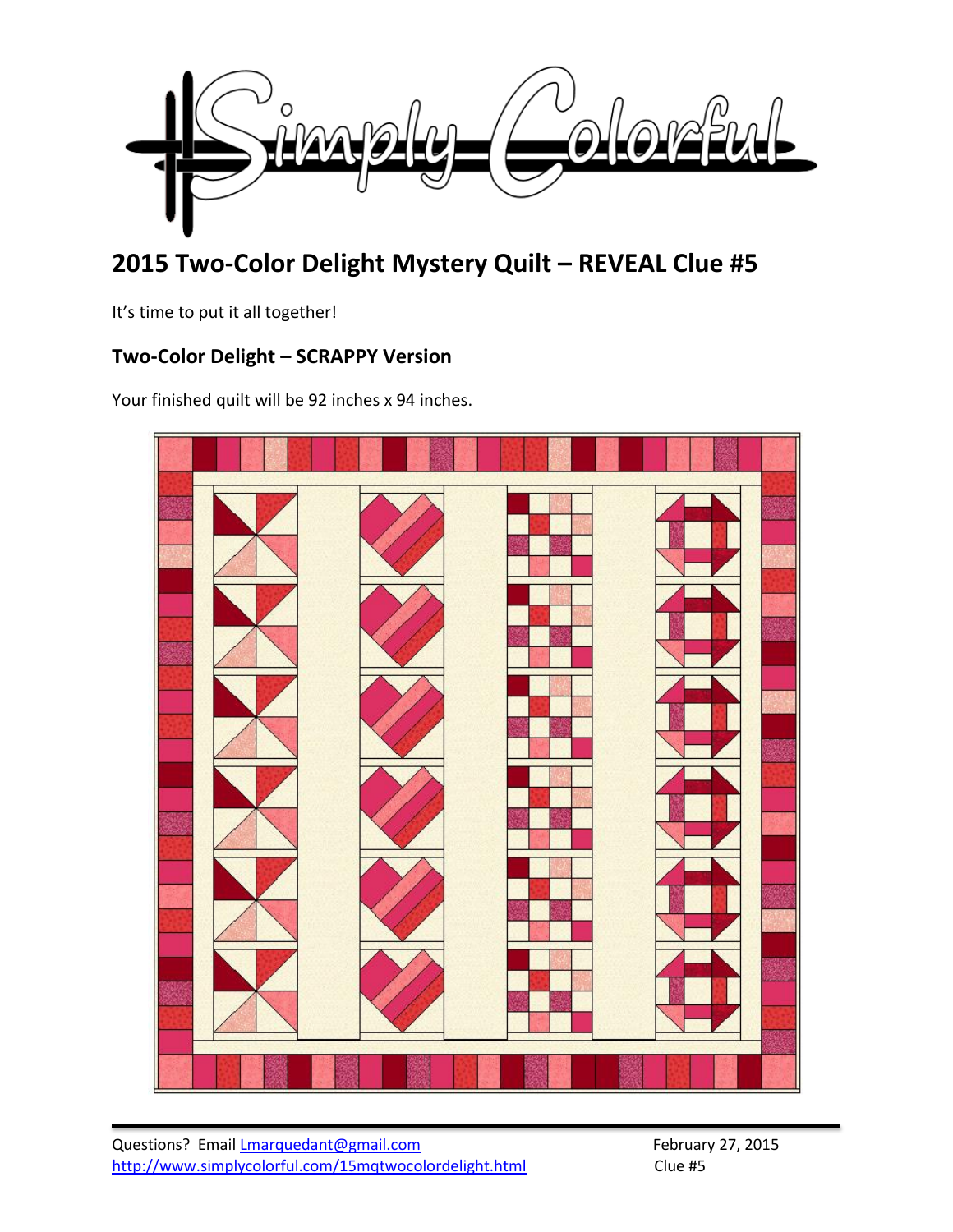

## **Two-Color Delight – MORE CONTROLLED Version**

Here's the layout for a more "controlled" and less scrappy version, also 92 inches x 94 inches.

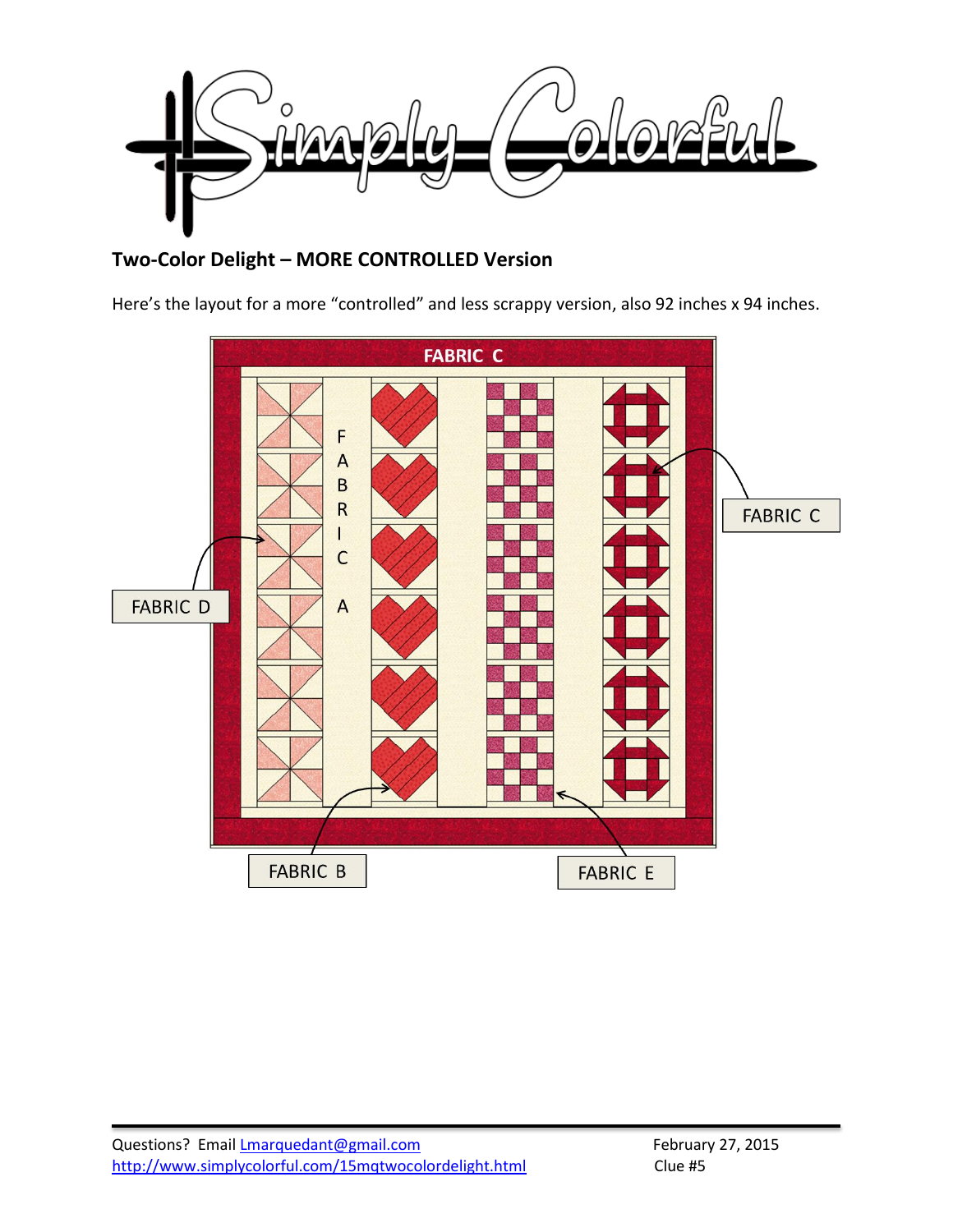

## **Quilt Top Assembly**

First, sew each set of blocks together into columns with Unit 2-A pieces in between.

- 1. All Pinwheels w/ Unit 2-As
- 2. All Hearts w/ Unit 2-As
- 3. All 16-Patches w/ Unit 2-As
- 4. All Double Monkey Wrenches w/ Unit 2-As

Then sew all the columns together, with Unit 2Cs on each side and Unit 2-Bs in between. Sew a Unit 2D on each end. Then use all remaining Unit 1-Bs (or FABRIC C) to form the outer border.